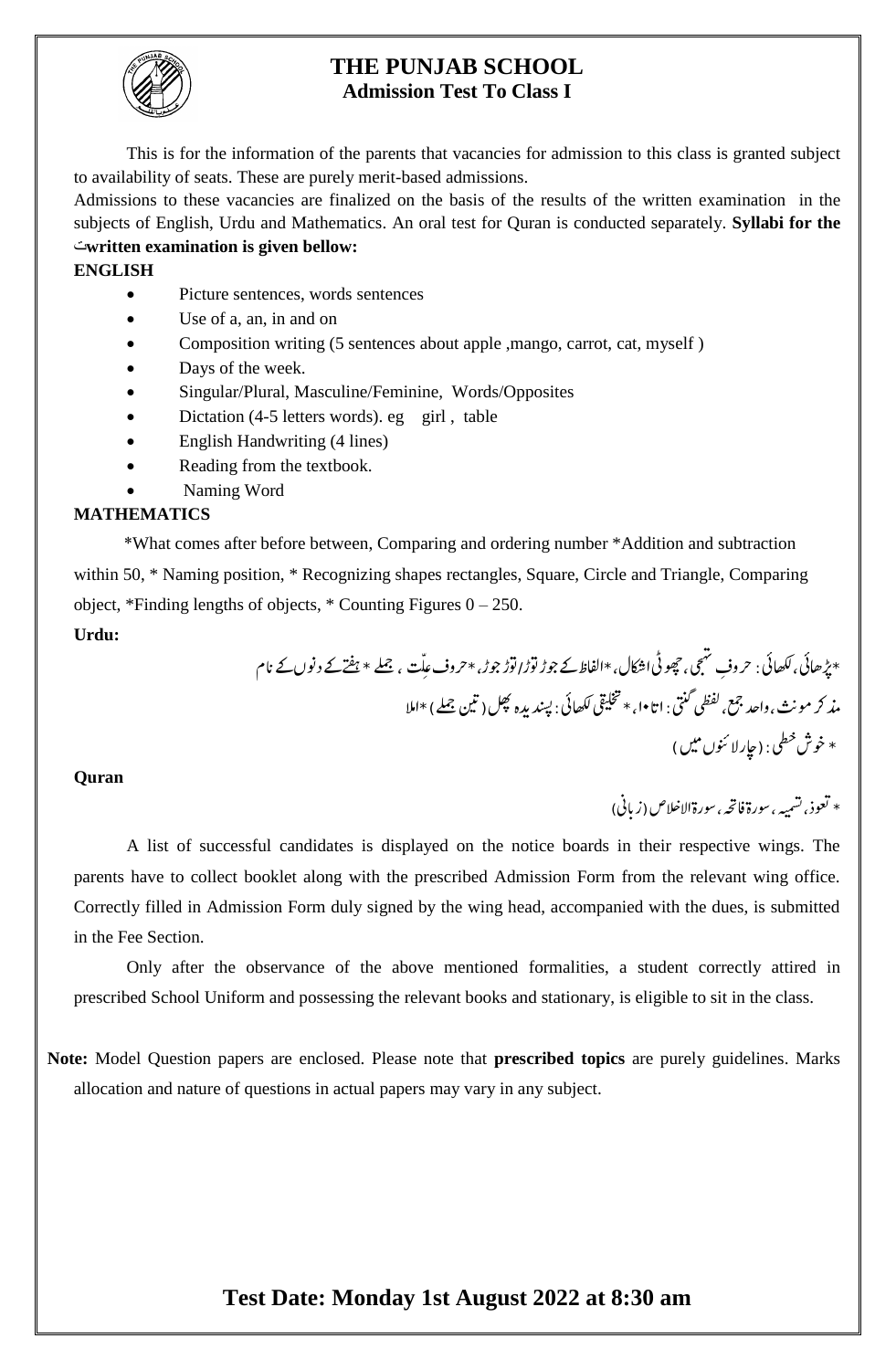# **MODEL PAPER FOR ADMISSION TO CLASS I**

|        |                                 | <b>English</b>                              |                         |
|--------|---------------------------------|---------------------------------------------|-------------------------|
|        |                                 | Time: 1 hour 30 Min                         | Marks: 50               |
| Q1.    |                                 | Use of a or an :                            | $\overline{\mathbf{4}}$ |
|        | (i)                             | There was an old man.                       |                         |
|        | (ii)                            | They lived in $\underline{a}$ little house. |                         |
| $Q2$ . |                                 | Use of in or on:                            | 4                       |
|        | (i)                             | The cup is on the table.                    |                         |
|        | (ii)                            | He saw animals in the zoo.                  |                         |
| Q3.    |                                 | <b>Encircle the Noun.</b>                   | $\overline{\mathbf{4}}$ |
|        | (i)                             | Sara <i>j</i> is playing.                   |                         |
|        | (ii)                            | The $(monkey)$ is very smart.               |                         |
| Q4.    | (i)                             | Make sentences.<br>Bird: This is a bird.    | 6 (each word 2 Marks)   |
|        | (ii)                            |                                             |                         |
|        | (iii)                           | Key: I have a golden key.                   |                         |
| Q5.    | (a).                            | Write opposites of the following:           | 3                       |
|        |                                 | $up$ <sub>_____</sub>                       |                         |
|        | (b).                            | Write feminine of the following:            | $\mathbf{3}$            |
|        |                                 | boy $\_\_\_\_\_\$                           |                         |
|        | (c).                            | Write plurals of the following:             | $\mathbf{3}$            |
|        |                                 | pencil ________ , doll ______               |                         |
| Q6.    |                                 | Write days of the week.                     | $\mathbf{3}$            |
| Q7.    | (a)                             | Dictation.                                  | 5                       |
|        | <b>(b)</b>                      | Reading.                                    | 6                       |
|        | (c)                             | <b>English Handwriting.</b>                 | 4                       |
| Q8.    | Write 5 sentences about "Apple" | 5                                           |                         |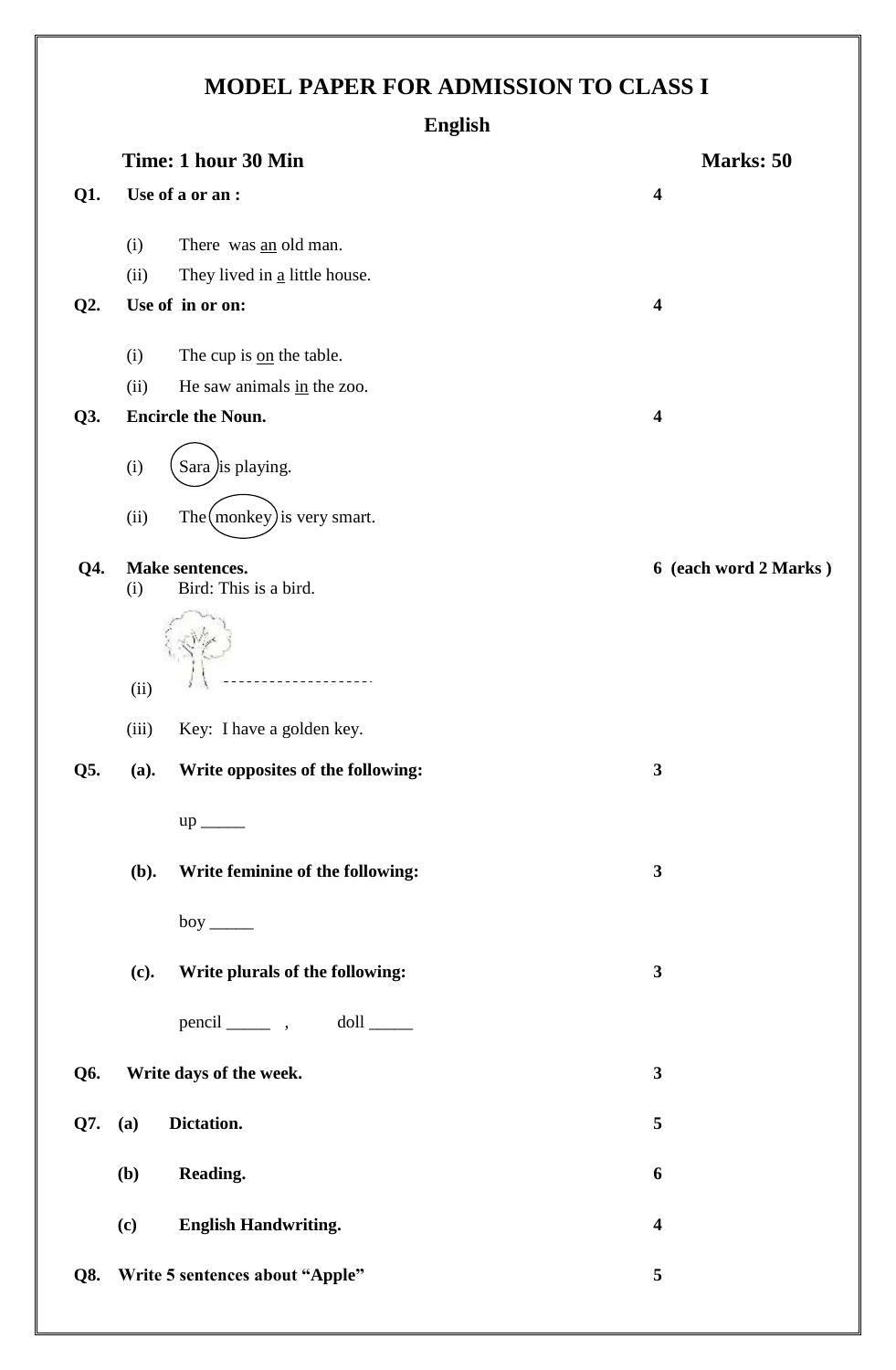### **MODEL PAPER FOR ADMISSION TO CLASS I**

| Time: 1 hour 30 Min      |                                                                                                                                                                                                  |                                                                                                                                                                                                                                                                                                                                             |                               |  | Marks: 50 |     |  |
|--------------------------|--------------------------------------------------------------------------------------------------------------------------------------------------------------------------------------------------|---------------------------------------------------------------------------------------------------------------------------------------------------------------------------------------------------------------------------------------------------------------------------------------------------------------------------------------------|-------------------------------|--|-----------|-----|--|
| Q1: (a) Dodging counting |                                                                                                                                                                                                  |                                                                                                                                                                                                                                                                                                                                             |                               |  | /5        | /13 |  |
|                          |                                                                                                                                                                                                  |                                                                                                                                                                                                                                                                                                                                             |                               |  |           |     |  |
| (b) Fill in the blanks.  |                                                                                                                                                                                                  |                                                                                                                                                                                                                                                                                                                                             |                               |  |           |     |  |
|                          |                                                                                                                                                                                                  | (i) The number name of $8$ is $\_\_\_\_\_\_\_\_\_\_\_\_\_\_\_\_\_\_\_\_\_\_\_\_\_$                                                                                                                                                                                                                                                          |                               |  |           |     |  |
| (ii)                     |                                                                                                                                                                                                  | $\begin{picture}(180,170) \put(0,0){\line(1,0){100}} \put(10,0){\line(1,0){100}} \put(10,0){\line(1,0){100}} \put(10,0){\line(1,0){100}} \put(10,0){\line(1,0){100}} \put(10,0){\line(1,0){100}} \put(10,0){\line(1,0){100}} \put(10,0){\line(1,0){100}} \put(10,0){\line(1,0){100}} \put(10,0){\line(1,0){100}} \put(10,0){\line(1,0){100$ |                               |  |           |     |  |
|                          | $\left( \text{iii} \right)$ ( $\left\langle \text{iii} \right\rangle$ ( $\left\langle \text{iv} \right\rangle$ ( $\left\langle \text{iv} \right\rangle$ ( $\left\langle \text{iv} \right\rangle$ |                                                                                                                                                                                                                                                                                                                                             |                               |  |           |     |  |
|                          |                                                                                                                                                                                                  | There are _________________________ apples then trees (more, fewer)<br>(c) Arrange the numbers from the greatest to the smallest.                                                                                                                                                                                                           |                               |  | /2        |     |  |
|                          | ,                                                                                                                                                                                                | $8 \qquad , \qquad 9 \qquad , \qquad$<br>3                                                                                                                                                                                                                                                                                                  | 6<br>$\overline{\phantom{a}}$ |  |           |     |  |
|                          | Q2: a (i) Complete the number bonds.                                                                                                                                                             |                                                                                                                                                                                                                                                                                                                                             |                               |  | /4        | /12 |  |
| (b) Matching             |                                                                                                                                                                                                  |                                                                                                                                                                                                                                                                                                                                             |                               |  | /8        |     |  |
| Q3:(a)Add these.         |                                                                                                                                                                                                  |                                                                                                                                                                                                                                                                                                                                             |                               |  | /5        | /13 |  |
| $\overline{4}$<br>$+6$   | $\overline{0}$<br>$+3$                                                                                                                                                                           | 8<br>$\overline{2}$<br>$+3$<br>$+2$                                                                                                                                                                                                                                                                                                         | 4<br>$+2$                     |  |           |     |  |
|                          | (b) How many pencils are there altogether.                                                                                                                                                       |                                                                                                                                                                                                                                                                                                                                             |                               |  | /4        |     |  |
|                          |                                                                                                                                                                                                  |                                                                                                                                                                                                                                                                                                                                             |                               |  |           |     |  |
|                          |                                                                                                                                                                                                  | (c) There 3 boys and 4 girls in a park. How many children are there altogether.                                                                                                                                                                                                                                                             |                               |  | /4        |     |  |
|                          | ╈                                                                                                                                                                                                |                                                                                                                                                                                                                                                                                                                                             |                               |  |           |     |  |
|                          |                                                                                                                                                                                                  | There are ___________________ children altogether.                                                                                                                                                                                                                                                                                          |                               |  |           |     |  |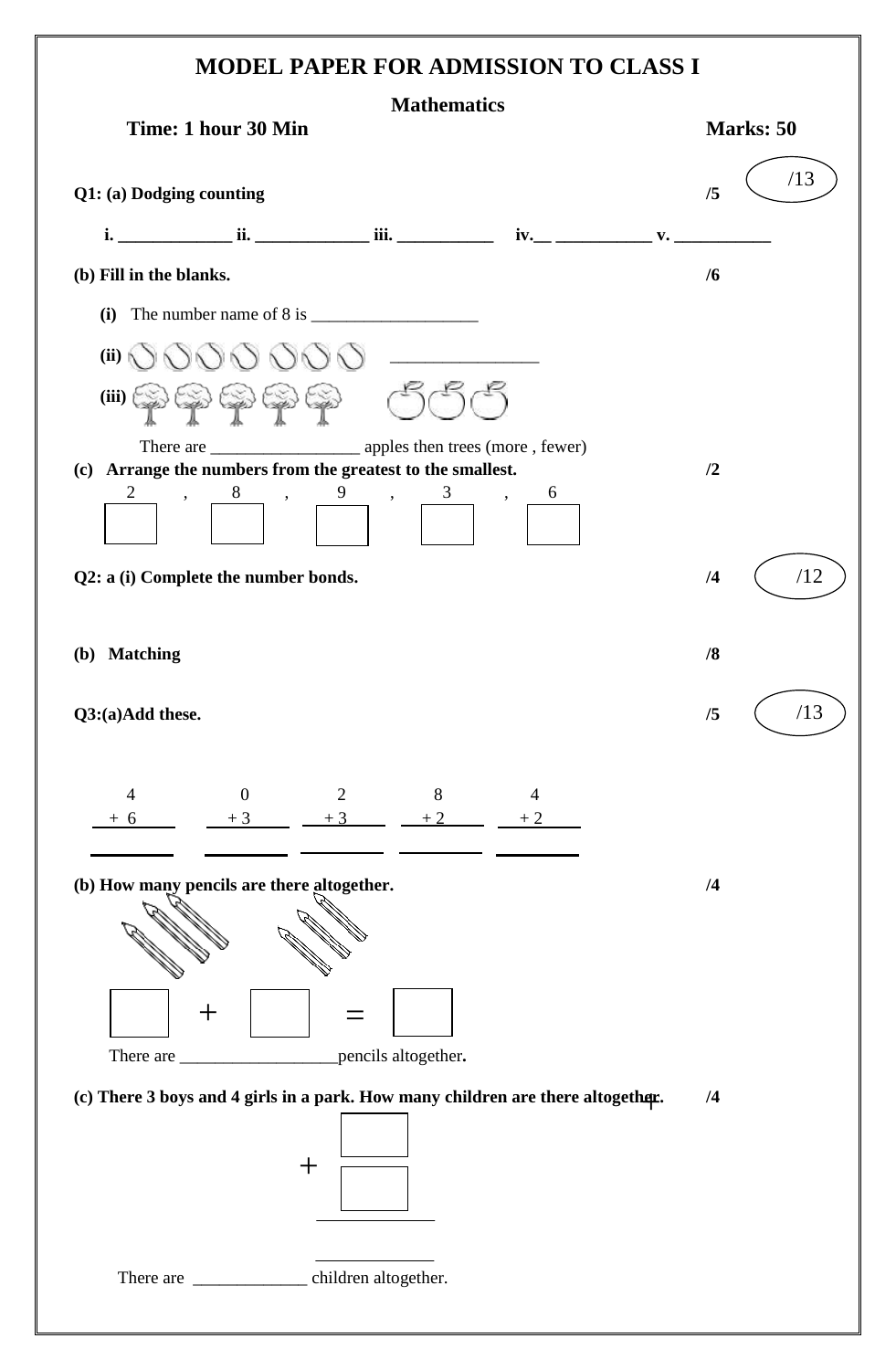